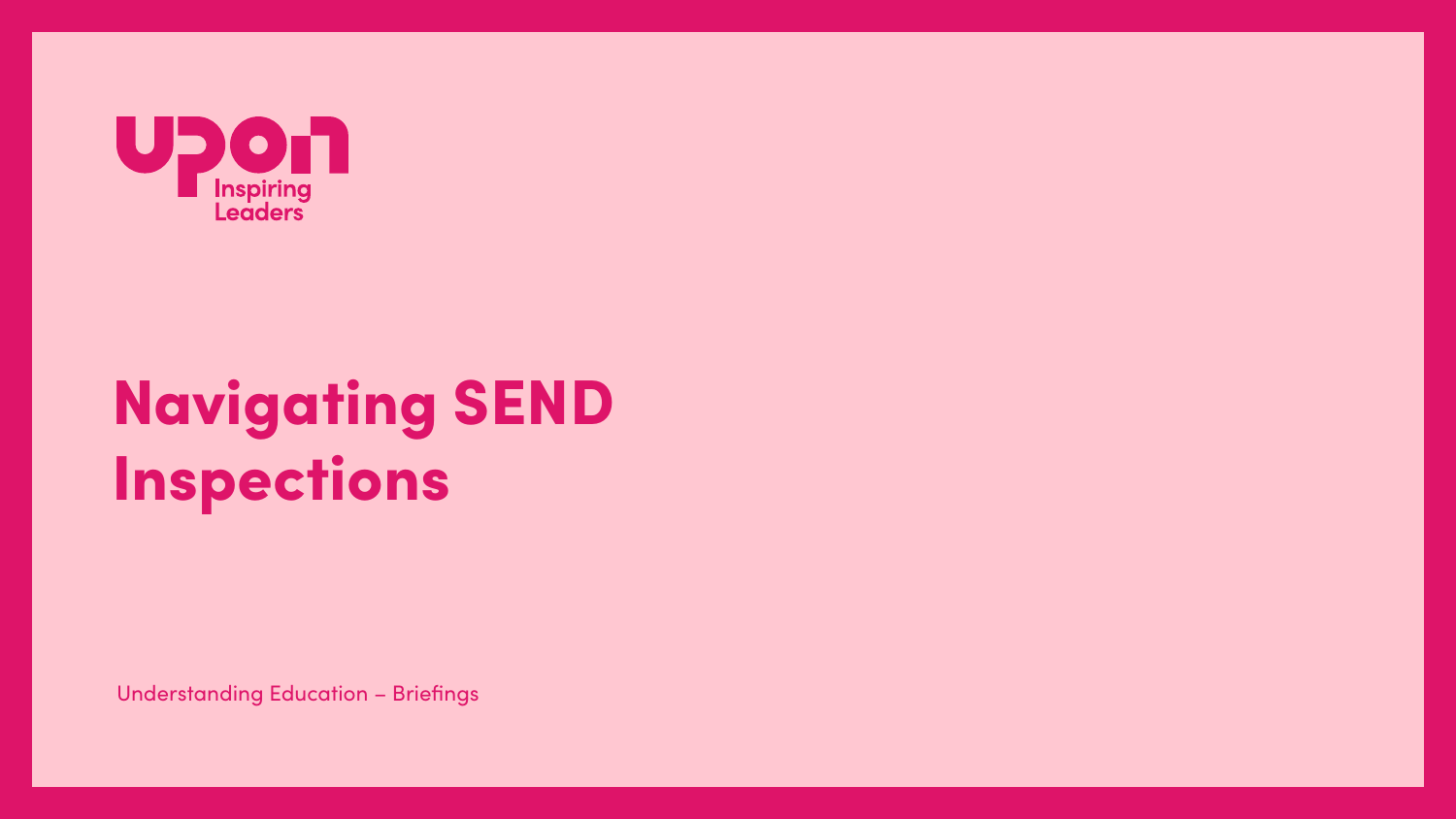### What do I need to know?

### **Overview**

Special Education Needs and Disabilities (SEND) local area inspections are joint reviews carried out by Ofsted and the Care Quality Commission (CQC). Over a five year period, Ofsted and the Care Quality Commission are due to have inspected 152 local areas. Inspections began in May 2016 although these have been put on hold during the Covid pandemic outbreak and currently only 'interim' visits are taking place (see an update on this below).

During an inspection, the local area is assessed on how the different aspects of the SEND reforms have been implemented. They focus specifically on three key requirements:

•The effectiveness of the local area in identifying children and young people who have special educational

•The effectiveness of the local area in assessing and meeting the needs of these children and young people •The effectiveness of the local area in improving outcomes for children and young people who have SEND – this could include the timeliness of assessments and EHCPs (Education Health and Care Plans), how effective

- needs/disabilities
- 
- SEN support is in the area, school, academy and college provision, joint commissioning etc.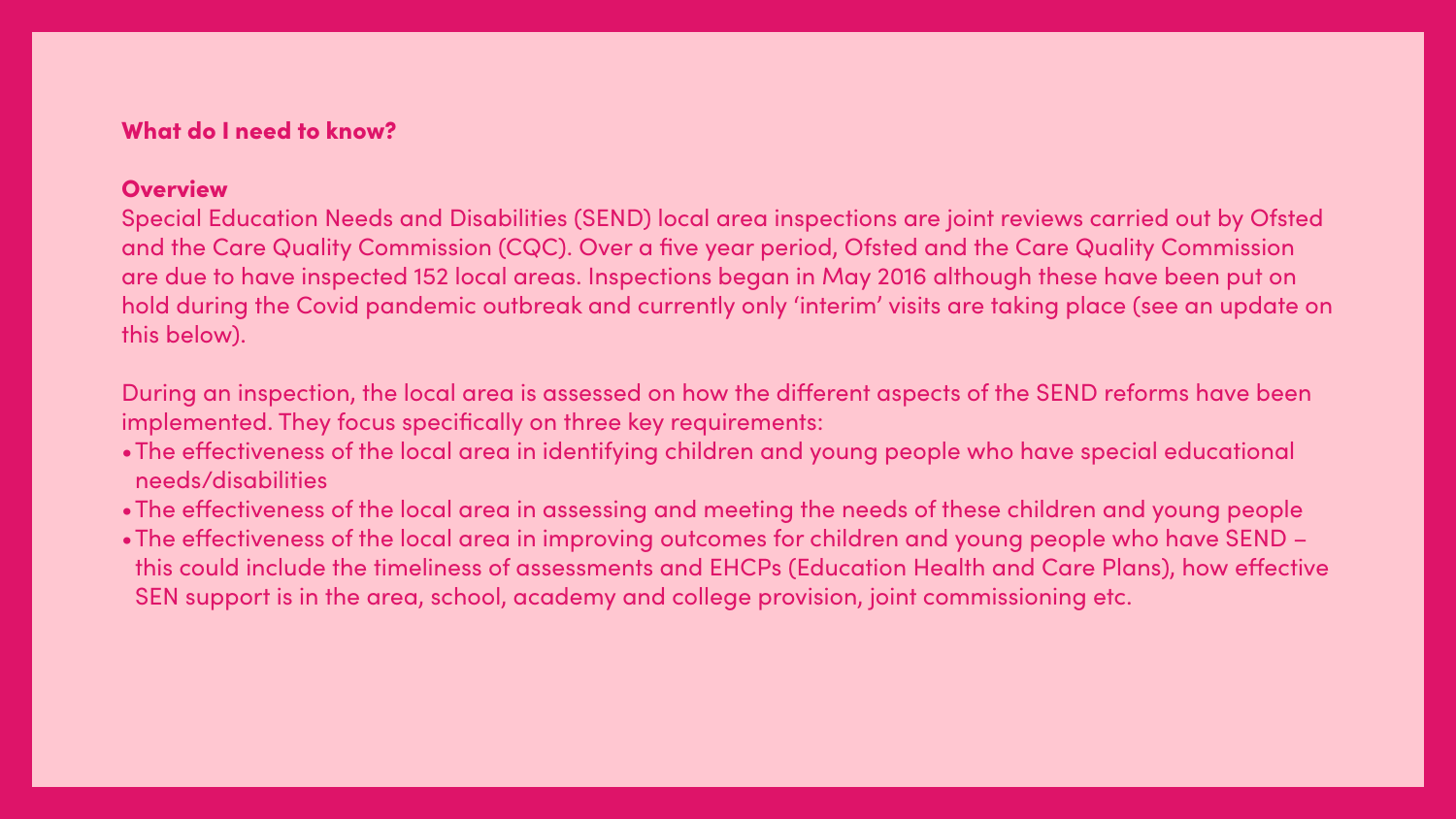### Inspectors will also look at children and young people:

- •attending an educational setting within their area or out of area
- •missing from education
- •being educated out of school/college
- •children looked after and/or care leavers subject to youth justice
- adult services

•in transition between placements or phases of education or health services, including between child and

These are inspections of the local area as a whole, so education, health and care are all part of the inspection. The inspection takes place over a five day period and will involve both parents, carers and young people. Inspection teams will include an HMI (lead), a CQC inspector and an Ofsted inspector.

### The Inspection Process

Inspection fieldwork – discussions with elected members, key local area officers from health, education and social care, meetings with leaders of early years settings, schools and colleges and specialist services as well as visits to settings and services – this will focus on their understanding of and participation in meeting the area's responsibilities and impact on improving outcomes for children.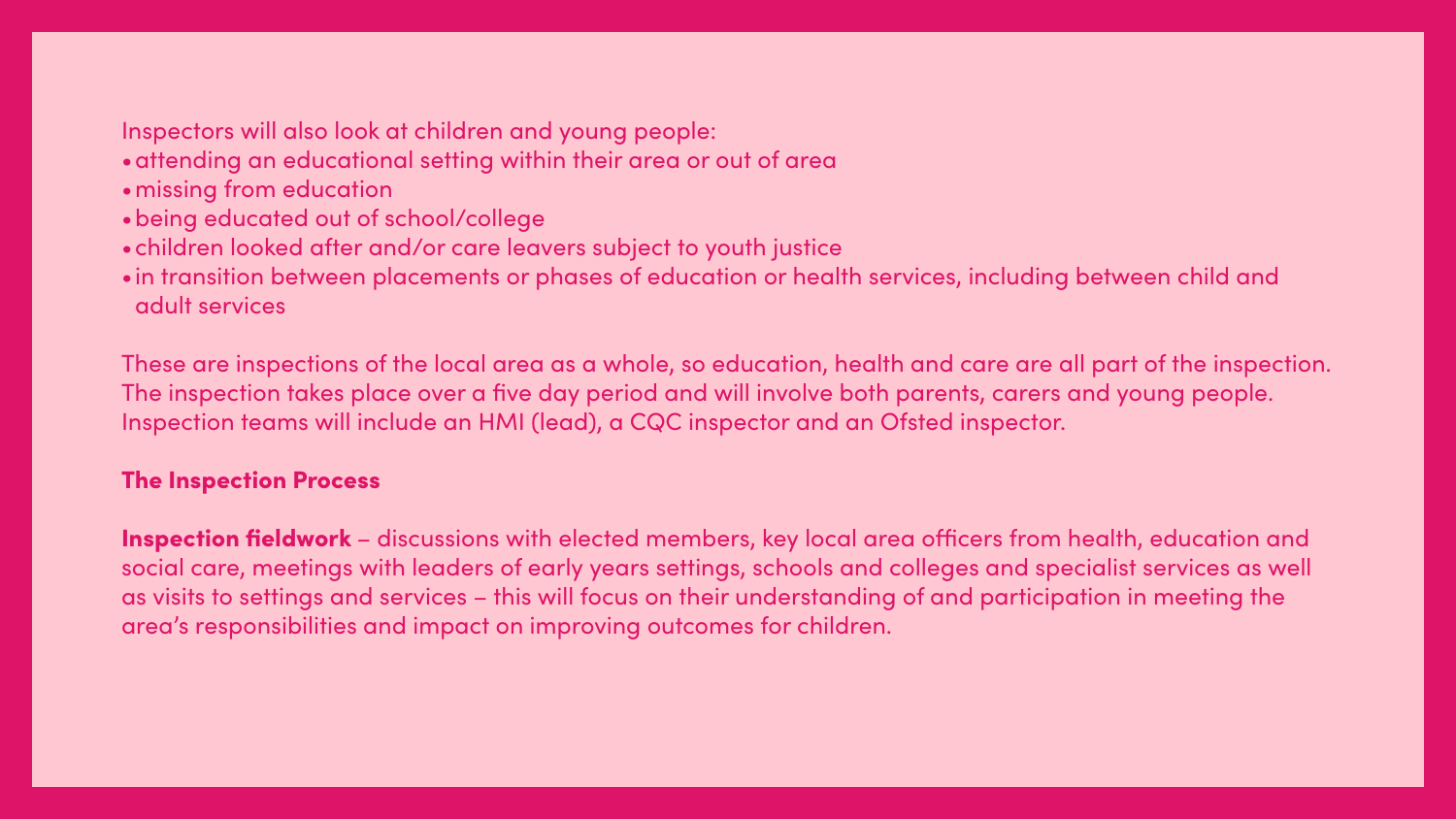### •Review of files – a sample of children and young people's files will be reviewed to inform inspection findings •Strong emphasis on gathering the views of young people, parents, carers – meetings during visits to early years settings, schools, colleges; meeting with established parent and carer groups; meeting any reference

- 
- groups established in the local area and a webinar for parents and carers during the inspection

### Reporting

- •Local areas receive feedback during and at the end of inspection
- •HMI write a report letter identifying key strengths and areas for development
- •The report is a narrative evaluation using the three key evaluation questions in the framework. There are no graded judgements
- •If the inspection team determine there are significant concerns, the local area may be required to produce and publish a Written Statement of Action (WSOA) following the inspection
- •There may be follow up inspection activity if this is deemed appropriate
- •The findings of the local area SEND inspections may be considered for other relevant CQC and Ofsted inspection activity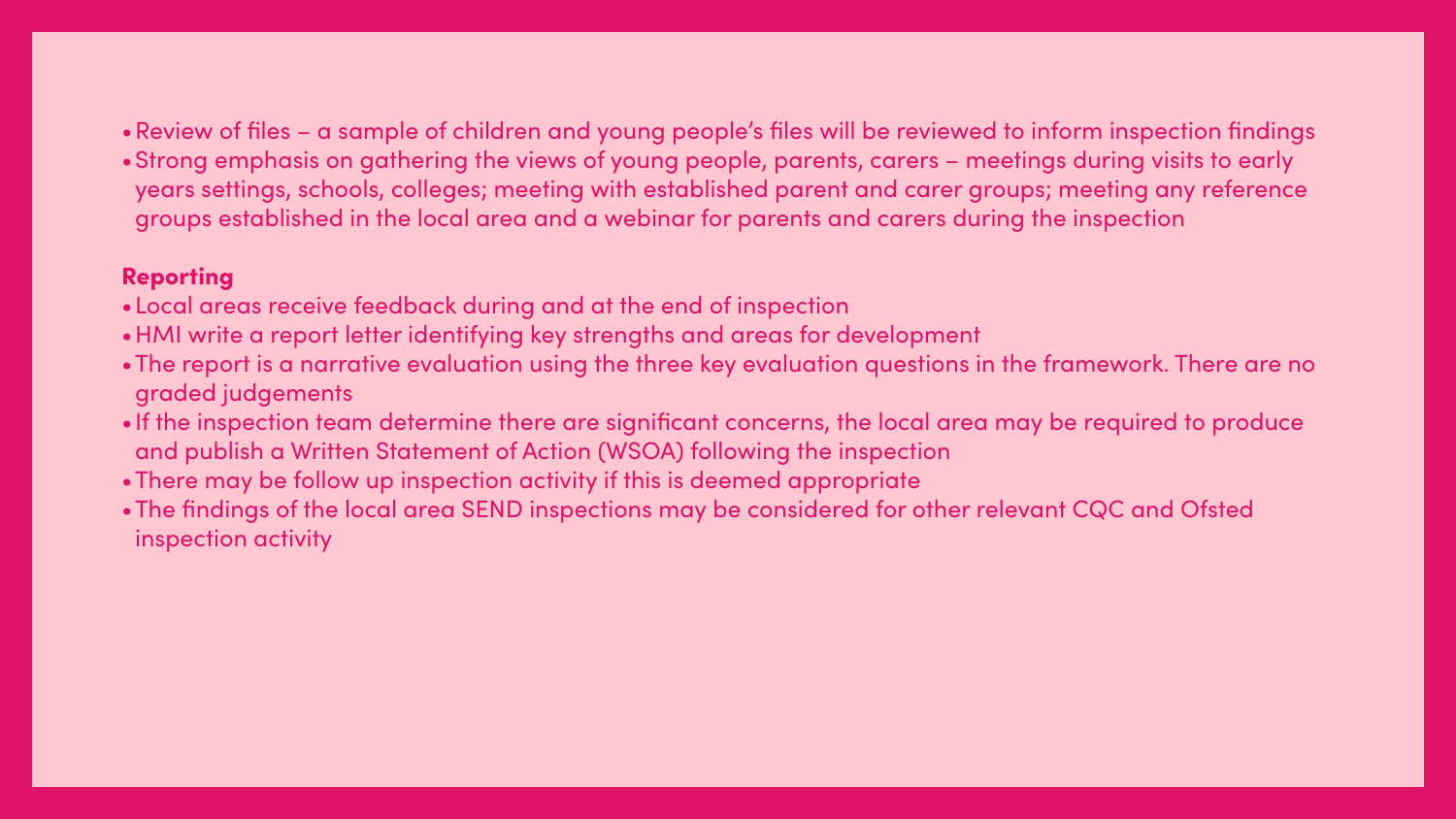### Be prepared to evidence as good practice:

- •Established Working Groups involving parents/carers, education, health and social care that reflect on current practice in relation to the SEND reforms – each focusing on a particular area
- •Clear methods of feedback from wider the community on policy and provision
- •Embedded working with parents/carers at a strategic level
- •Well informed local authority staff evidenced through ongoing CPD
- •Senior leaders in the local authority and health addressing SEND as a routine part of their business
- •The processes for the joint commissioning of services

### Inspectors will focus on:

- •Any delays in the legal processes around assessment
- •Evidence of strong clear processes and adequately trained staff leading in this area
- •Communication with schools and parents
- •Confirmation that there is a Designated Medical Officer in role this is essential so that the CCG role can be effective for CYP with SEND
- •The contributions from health and social care to EHCPs. Strong leadership should ensure these inputs are of high quality and that staff understand the terminology/structure of plans
- •Good use of the Local Offer
- 
- •Impact of actions on outcomes there should be high expectations for every child and young person •How well the area identifies and meets the needs of 16-25 year olds and how well young people are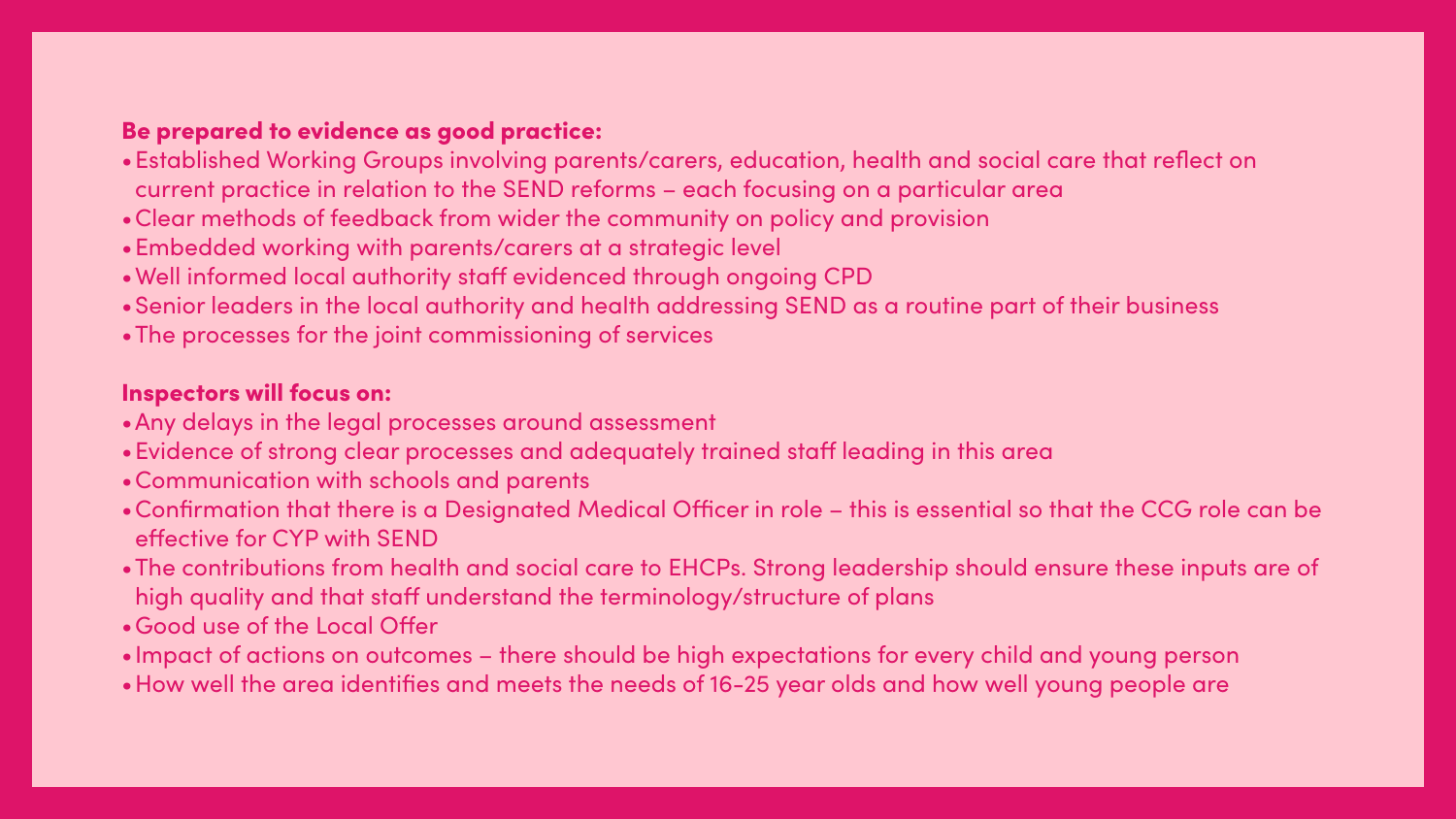prepared for the world of work and wider preparation for adulthood •How well the local area engages with children and young people, and their parents and carers, to inform decisions about the strategic commissioning of services

### Questions to prompt self-evaluation

•Is there a joined up strategic approach in the local authority for children and young people with SEND which •Is the DCS aware of staff turnover at all levels? Difficulties here will make the LA vulnerable with a lack of consistent staffing/ leadership that will contribute to failings/gaps/lack of a co-ordinated approach •Parent/Carer co-production – this needs to be approached from a strategic level, with parental representation and contributions towards policy, planning and commissioning. Often relationships with parents and carers are seen as reactive resulting in a lack of confidence in local authority systems and

- is delivering high quality provision and outcomes? Is SEND integral to strategic plans in the area?
- 
- provision
- inclusive practice at leadership level?
- 

•In schools, leadership and management of SEND should be everyone's business. Is the LA communicating not just through SENCO networks but to senior leadership teams and governors in schools? Are Headteachers involved in panels and forums to share successful practice? Is there a strength in the understanding of

•School Ofsted inspections now have SEND threaded through all aspects of the Framework so it should be seen as a whole school approach. Local authority information and advice need to support this with their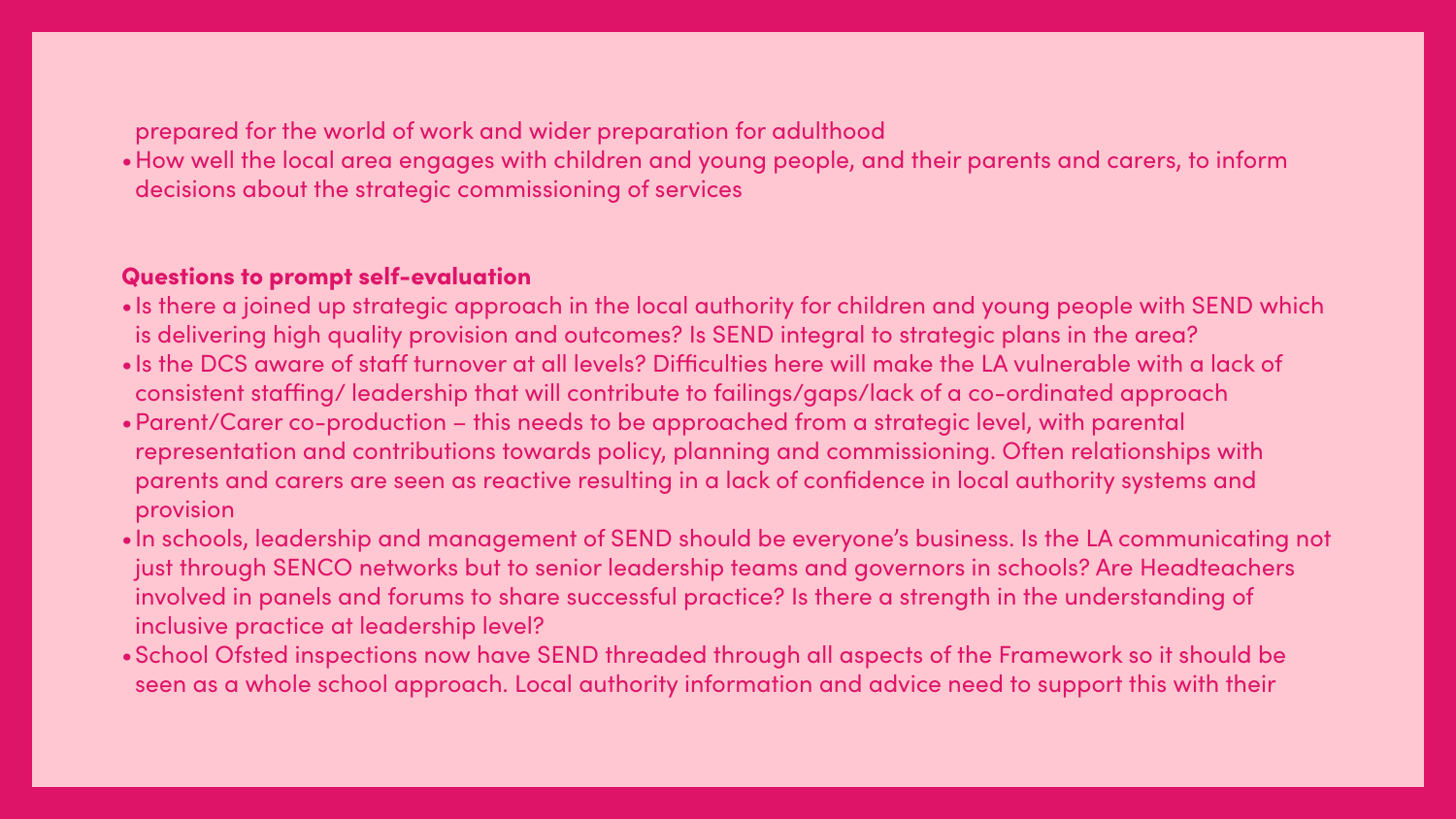## between school improvement, SEN teams (statutory and advisory), EP services, Early Years etc.

school improvement strategy. Is it inclusive of SEND? Inspections frequently highlight a lack of cohesiveness •Variabilities in school SEND provision across the area will prompt questions about the local authority's strategic approach. Is this helping to raise the quality of provision so that there is consistency in practice across schools? Do some schools have persistent issues with parents and how does the local authority tackle

- this?
- •Is the Local Authority responsive to feedback from schools and families?
- •Does the Local Authority know their local statistics for SEND in comparison with others in their region and nationally? Are they analysing it and looking at trends across time? Is this linking with commissioning and planning across the local area and services? Are they involving schools, health and social care in this? This is essential so that service development and capacity match local needs. This should include analysis of attendance and exclusion so there is a clear understanding of whether their area is higher than local and national averages, and if so, what is being done to address this?
- •Identification of SEND is a reoccurring theme across many areas lack of identification, misidentification, over identification. Is there joint working across agencies and with school leaders so accuracy of identification becomes consistent?
- •What is the quality of the SEND Local Offer? Is it clear and user friendly? Have parents and carers been involved in its design and content? (This is the outward facing part of SEND for a local authority and so it needs to be accurate, up to date and accessible).
- 

•What have been the changes in leadership approaches to SEND since the reforms were introduced in 2014?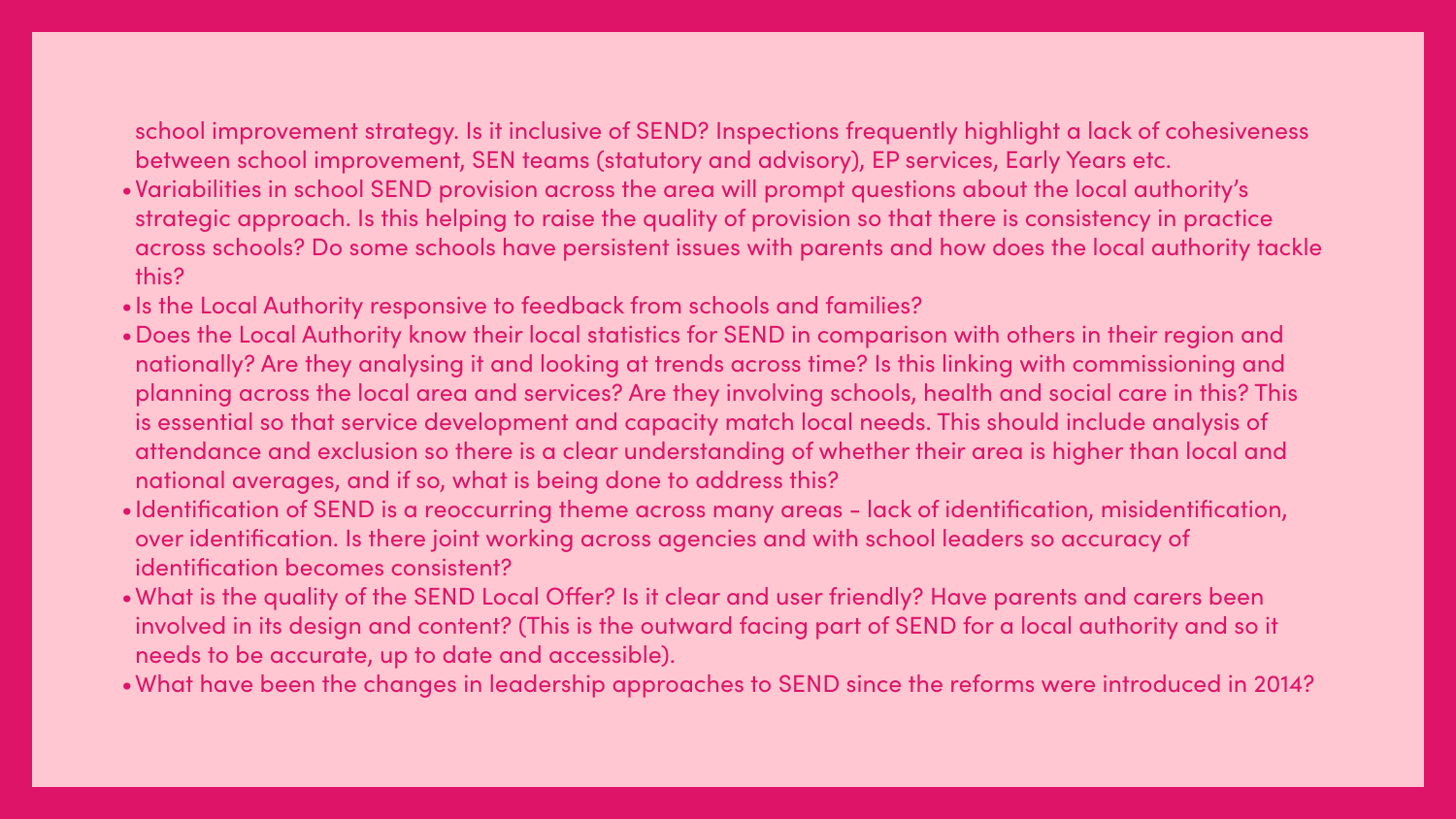### Key points of the Ofsted report on the 'evaluation of the framework for inspection of local areas' SEND services published in July 2020

- •The evaluation finds area leaders and professionals credit inspections for raising the profile and priority of SEND, which supports strategic planning
- •The joint nature of inspections had reinforced collective responsibilities
- •Inspections lacked sufficient focus on social care so a main partner in the process was neither able to articulate their contribution nor be held to account
- •There was recognition that areas have focused too much on the implementation of the 2014 SEND reforms and too little on the quality and impact of provision on children's lives
- •The one-off nature of the inspection cycle can encourage providers and areas to implement short term approaches to improvement that fail to address underlying issues
- •The breadth and nature of the inspection framework present challenges to areas in deciding what evidence to make available to inspectors and who it would be best for them to meet
- •The government has confirmed that there will be a second round of area inspections and the framework will be updated to address issues highlighted in the evaluation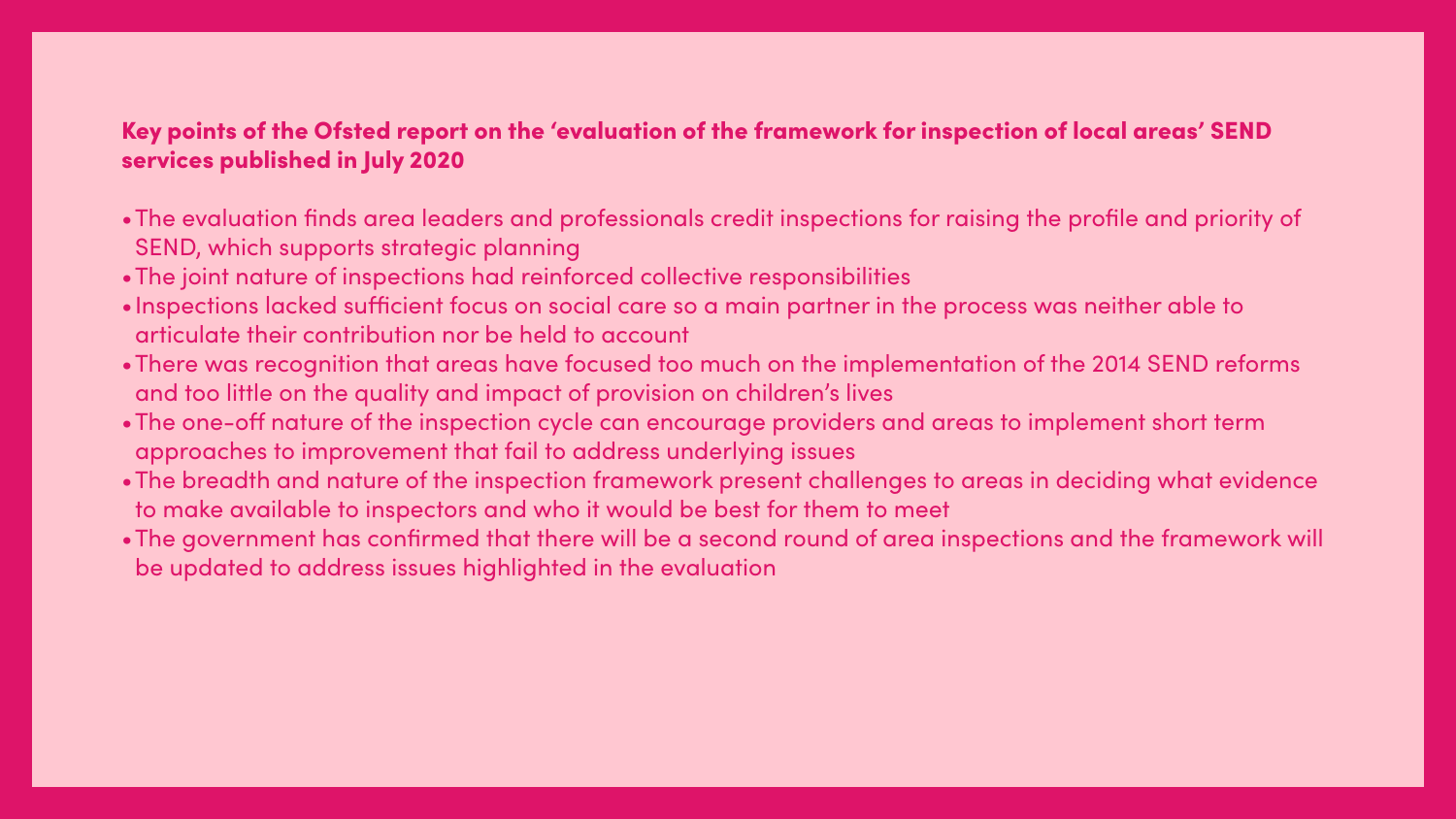### **Full Inspections to resume in June 2021**

In March 2020, Area SEND inspections were suspended because of the impact of COVID-19. However, the government has recently announced that from April 2021, Ofsted and CQC will be revisiting areas where there were significant concerns about SEND provision when they were last inspected. The areas will be given 10 working days' notice ahead of the revisits.

The full area SEND inspections will restart in June 2021 at the earliest. These will be to areas that have not yet been inspected under the current framework. The precise date for full inspections is being kept under review subject to government guidance and COVID-19 restrictions in place at the time.

When visits were suspended, 117 out of 152 areas had been inspected since 2016. Of these, 60 were deemed to have services of such poor quality that the CQC and Ofsted instructed system leaders across health, education and social care to publish a Written Statement of Action or improvements that would be made.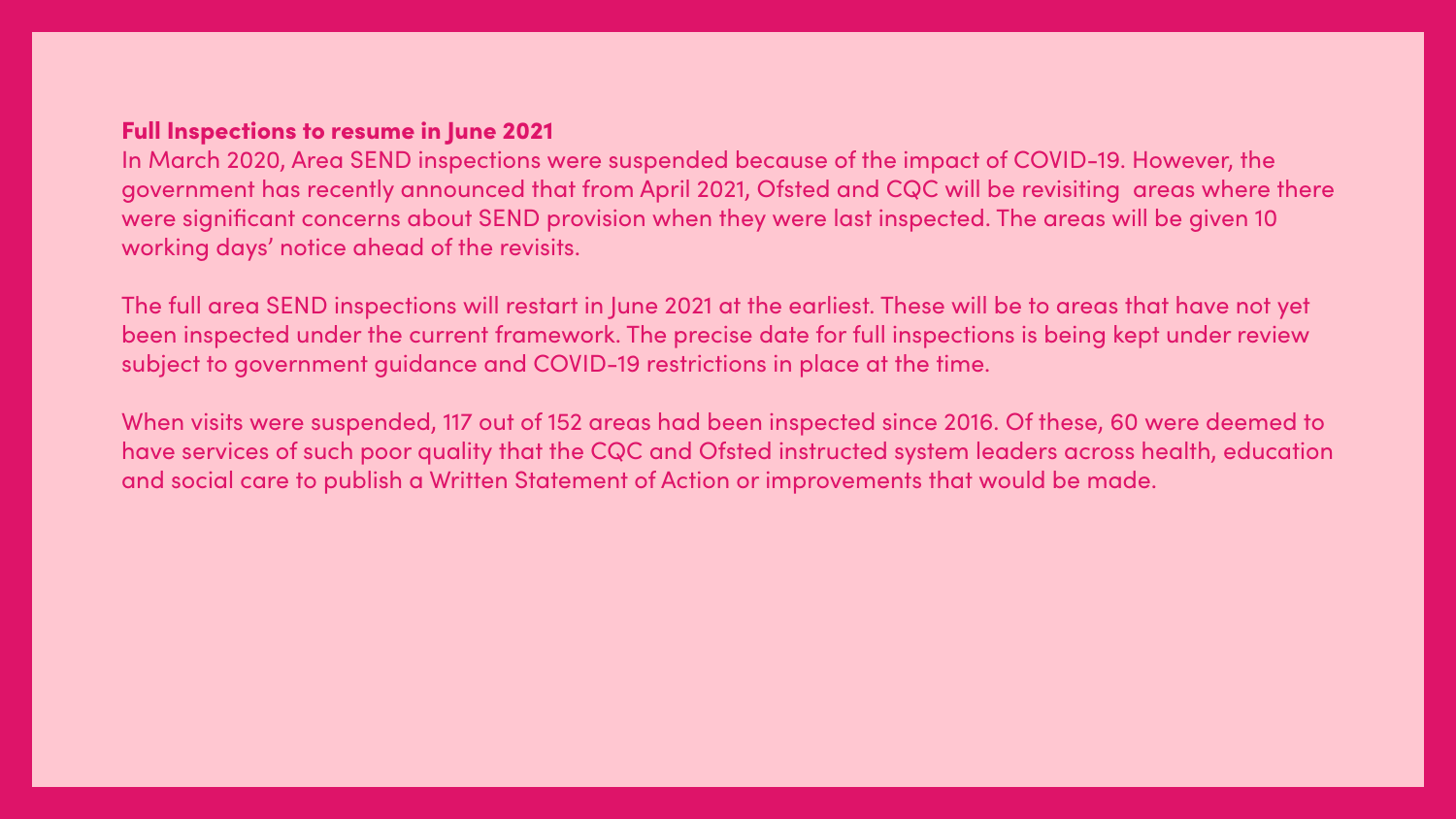### **New Inspection Programme and Framework planned**

The government has commissioned Ofsted and the CQC to develop a new area SEND inspection framework to launch after the existing cycle has been completed. The new framework will involve a continuous cycle of inspections, focused "more sharply on the experience of children and young people with SEND and their families". New inspections will also feature more prominently the "quality, integration and commissioning of education, health and care services for children and young people with SEND". Stakeholders will be consulted on the framework's design.